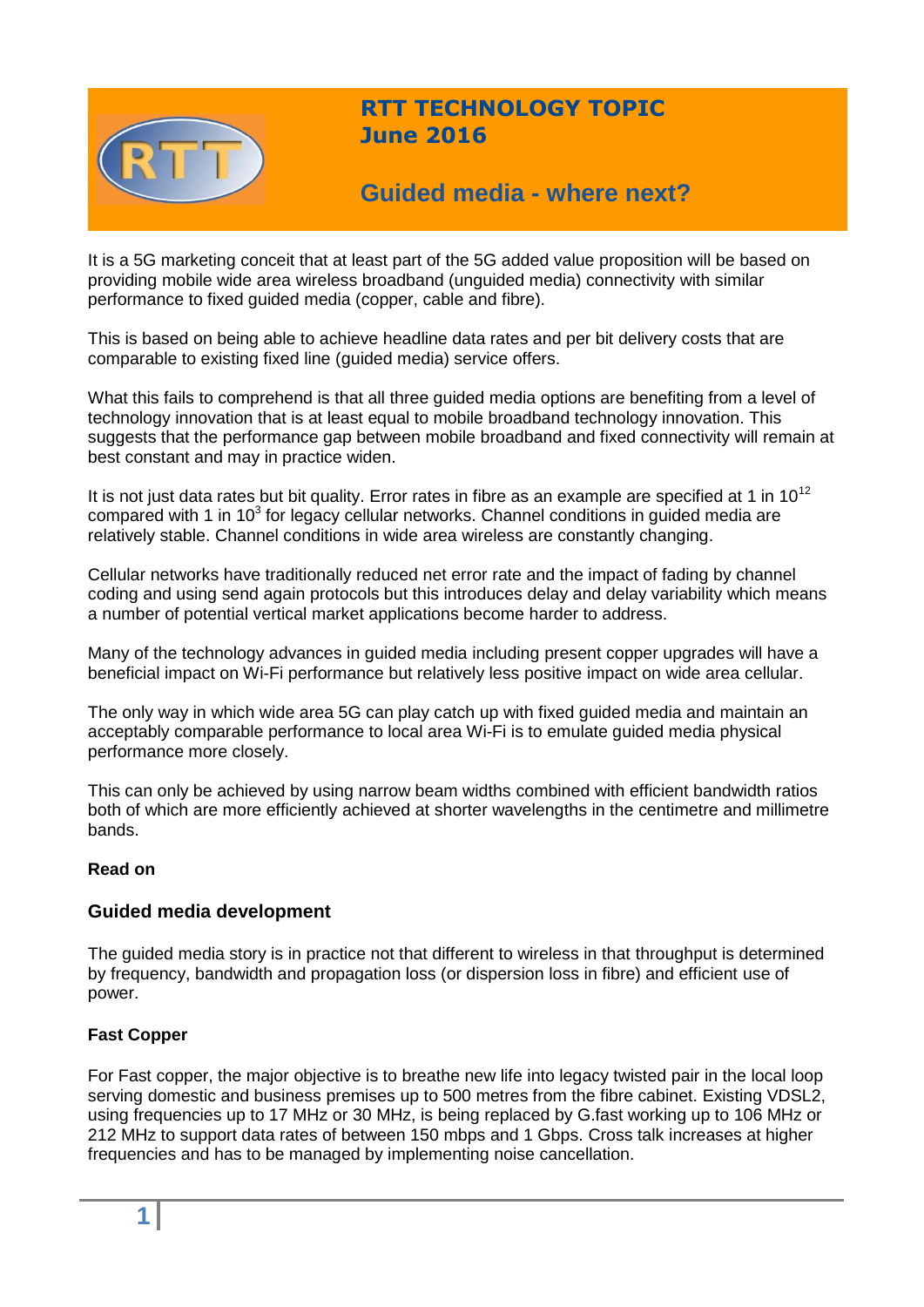## **Fast Cable**

The **D**ata **o**ver **C**able **S**ervice **I**nterface **S**pecification (DOCSIS) standard for broadband cable was introduced in 2008 with the fifth generation (DOCSIS 3.1) introduced in 2013. The standard has to be compatible with US and European terrestrial channel bandwidths (6 MHz and 8 MHz) and Australian channel bandwidths (7 MHz).

DOCSIS 3.1 has LDPC error correction, OFDM and anything between 256 QAM and 8192 QAM modulation though 8192 QAM needs a signal to noise ratio of 44 dB which makes its use largely theoretical. Sometimes described as the G-fast of cable, channel bandwidths are up to 192 MHz downstream and 96 MHz upstream. DOCSIS 1 works at frequencies up to 1002 MHz; DOCSIS 2 extends this to 1218 MHz and DOCSIS 3 to 1794 MHz. DOCSIS 3.1 achieves transmission rates of up to 10 Gbps downstream and 1 Gbps upstream. Nokia Bell Labs have recently announced successful 10 gbps symmetrical transmission over 100 metre cable lengths.

## **Fast Fibre**

Fibre systems up to 10 Gbps have historically used direct detection with a photo detector that responds to changes in the received signal optical power. No phase or frequency information is extracted from the optical carrier.

Fast or rather faster fibre uses coherent detection where an optical receiver tracks the phase and frequency information carried by the transmitted signal. In a coherent detector, a narrow line width tuneable laser acts as a local oscillator to mix with the received signal to recover the amplitude and phase information on the optical carrier.

The result is improved sensitivity and increased capacity and the ability to use digital signal processing to compensate for chromatic and polarization dispersion in the fibre, reducing or eliminating the need for optical dispersion compensators and their associated optical amplifiers. As laser phase noise reduces, these system benefits become progressively more realisable.

Coherent detection is used in long haul optical networks and is becoming more common in metro optical networks and is the basis for present industry ambitions to scale from existing 40 Gbps (40G) systems to 100 and 400G producing a step function improvement in throughput and reduced cost per bit (lower capital and operational costs).

#### **How Wi-Fi benefits more from improved guided media performance**

While it could be argued that improved guided media performance benefits cellular and Wi-Fi equally there is a counter argument suggesting that the practical impact on Wi-Fi will be more significant. This is because cellular is usually constrained by link budget and RF interference rather than backhaul congestion whereas Wi-Fi is more prone to be affected by contention in the local loop where G.fast in particular could potentially make a major difference.

#### **Wide area cellular – the beam width and bandwidth and linearity implications**

The comparison is of course unfair as wide area cellular has additional physical layer overheads to deal with mobility and a need to accommodate 30 to 40 dB of additional dynamic range over and above a Wi-Fi connection.

That aside it is quite possible to improve cellular throughput efficiency to the point where it is at least perceptually similar to wireline or Wi-Fi connectivity but this depends on using narrow beam width antennas in the base station and handset to improve the bi directional link budget. A one degree beam width antenna should theoretically realise over 40 dB of isotropic gain.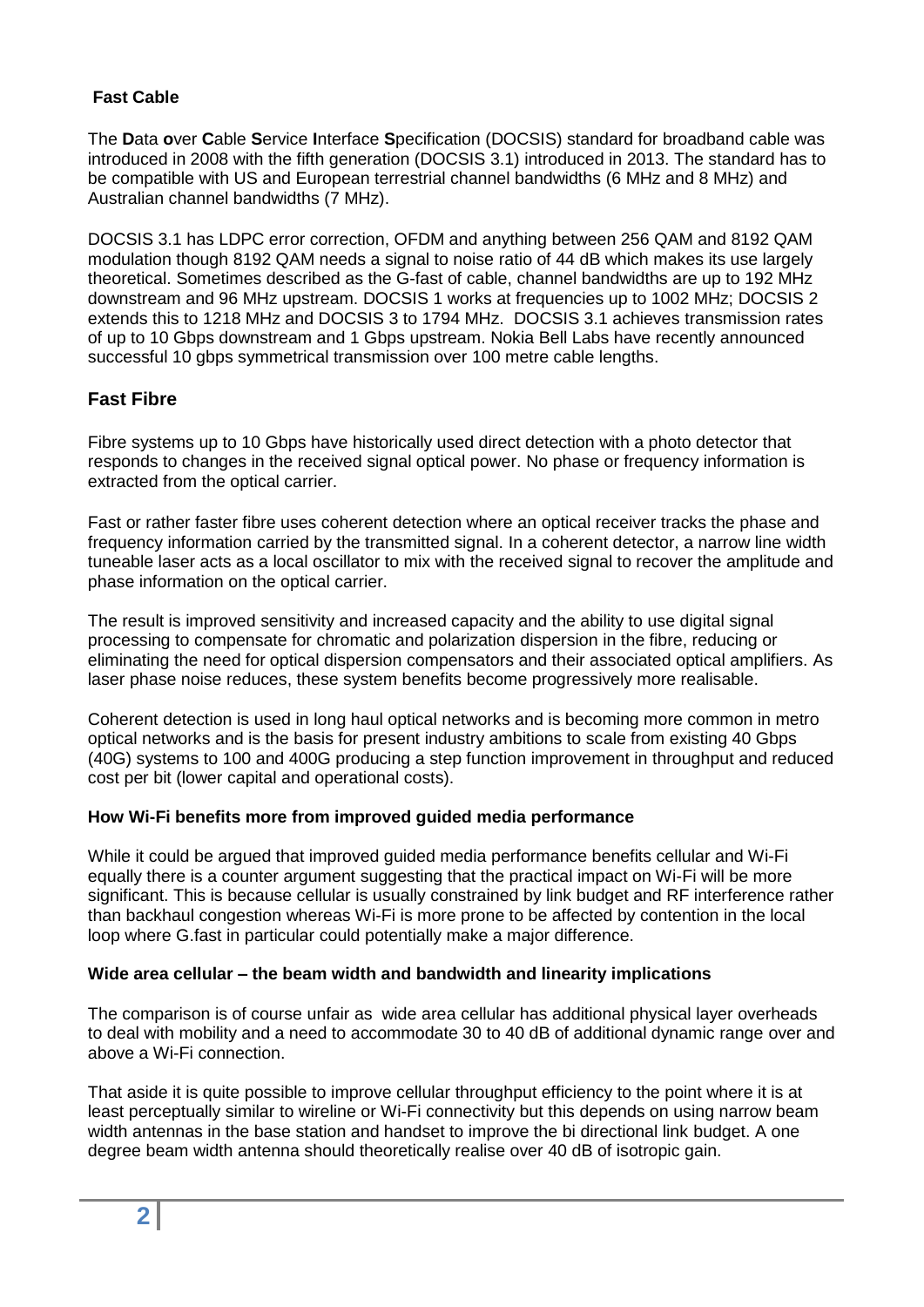However making the beam adaptively steerable requires multiple phase array antennas which need to have adequate physical (wavelength) separation. This is only practical in user devices at centimetre and millimetre wavelengths.

Additionally there is a need to maintain highly linear phase off sets between each of the antenna elements. Maintaining sufficient linearity becomes harder at higher bandwidth ratios, for example greater than 10% of centre frequency. Matching also becomes less efficient. By implication this means that if 500 MHz of channel bandwidth is needed to deliver a high bit rate connection then the centre frequency needs to be at 50 GHz. 750 MHz of channel bandwidth needs a centre frequency of 75 GHz.

Beam width and bandwidth are both a proxy for power. A narrow beam concentrates RF energy where it is needed. Bandwidth ratios of 10% or less allow for optimum RF matching and improved linearity. The end outcome is better RF efficiency. This translates into higher throughput, lower energy per bit and a better end user experience.

## **Summary**

The marketing ambition is that 5G should be capable of delivering a mobile wide area high bit rate connection experience that is perceptually equivalent to fixed line or Wi-Fi connectivity both of which are continuously improving in terms of throughput, bit quality (lower noise floors) and per bit delivery cost.

A cost and performance competitive service offer from 5G is plausible but will be dependent on having the right sort of bandwidth and bandwidth ratio to support the required linearity needed to deliver efficient and effective adaptive beam forming. By default this suggests the centimetre and millimetre bands are going to be the most economic option for high bit rate wide area 5G networks.

Wireless has significantly more bandwidth available than either cable or copper. It is power that is the problem with power efficiency (rather than spectral efficiency) being a critical 5G performance parameter – a topic which we address in detail in our next three technology topics.

#### **Ends**

## **Learn more about these topics - resources for 5G engineering, marketing and policy teams**

**5G STUDY - 5G and its vertical markets: challenges and opportunities 2015-2030** Co-authored by Geoff Varrall, published and researched by Policy Tracker.

Based on in depth interviews and online surveys with over 40 industry professionals and covering 50 companies, the study analyses the costs and opportunities of 5G vertical markets and their relative value. The 5G business model depends on increasing speed, decreasing latency and dealing with massively increased network density. Which of these is the most challenging and how will that affect deployment?

£999 + VAT for up to five users within a single organisation. **[Order a copy here](http://www.policytracker.com/current-reports-on-key-industry-issues/5g-vertical-markets/copy_of_5G-vertical-markets)**

**5G BOOK – 5G Spectrum and Standards – Geoff Varrall** published by Artech House

Spectrum, band plan and standards choices for 5G radio systems and the relative technology and economic impact of these choices on the industry supply chain, operator community and end users.